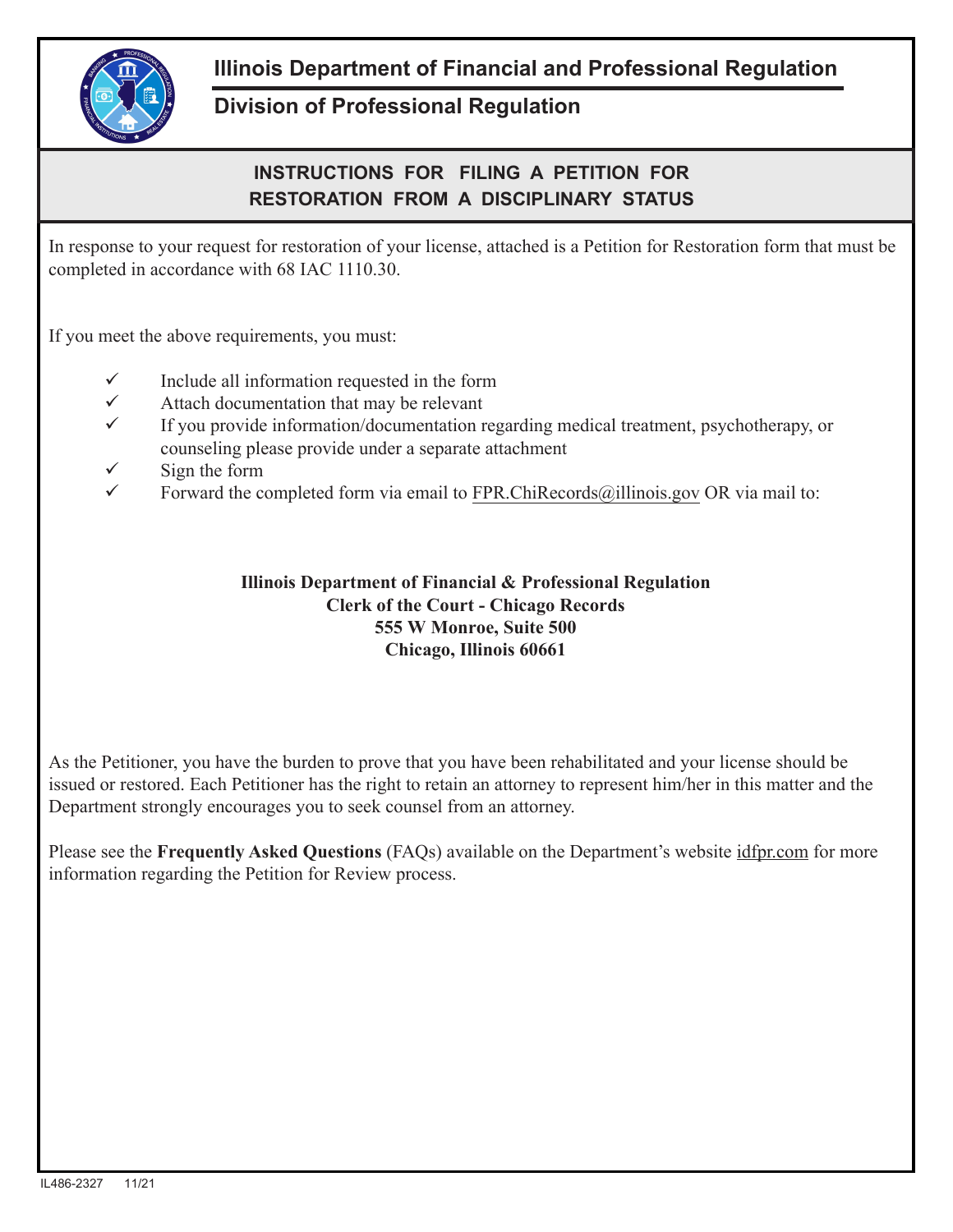| <b>STATE OF ILLINOIS</b>                            |
|-----------------------------------------------------|
| DEPARTMENT OF FINANCIAL AND PROFESSIONAL REGULATION |
| <b>DIVISION OF PROFESSIONAL REGULATION</b>          |

| In re: The Petition for Restoration                                                                           |                                                                                                           |                                                                                                                                |  |  |
|---------------------------------------------------------------------------------------------------------------|-----------------------------------------------------------------------------------------------------------|--------------------------------------------------------------------------------------------------------------------------------|--|--|
| Petitioner Name: Name: Name and Allen Manual Allen Manual Allen Manual Allen Manual Allen Manual Allen Manual |                                                                                                           |                                                                                                                                |  |  |
|                                                                                                               |                                                                                                           |                                                                                                                                |  |  |
| <b>Petitioner Contact Information</b>                                                                         |                                                                                                           |                                                                                                                                |  |  |
| NAME: FIRST<br><b>MIDDLE</b>                                                                                  | LAST                                                                                                      | LICENSE NO.:                                                                                                                   |  |  |
| ADDRESS:                                                                                                      |                                                                                                           |                                                                                                                                |  |  |
| EMAIL:                                                                                                        |                                                                                                           | PHONE NUMBER:                                                                                                                  |  |  |
| ANY NAMES PREVIOUSLY KNOWN BY:                                                                                |                                                                                                           |                                                                                                                                |  |  |
| <b>Discipline Information</b>                                                                                 |                                                                                                           |                                                                                                                                |  |  |
| Date(s) of disciplinary order:                                                                                | Did you appeal the above Order in Circuit Court? (If yes, please attach copy of final court disposition). |                                                                                                                                |  |  |
| Please provide information whether probationary terms have been complied with, if any:                        |                                                                                                           |                                                                                                                                |  |  |
| <b>Other Required Information</b>                                                                             |                                                                                                           |                                                                                                                                |  |  |
| jurisdiction or any of the armed forces of the United States:                                                 |                                                                                                           | List any prior adverse licensure action(s) taken against you, including date imposed, by any government agency of any state or |  |  |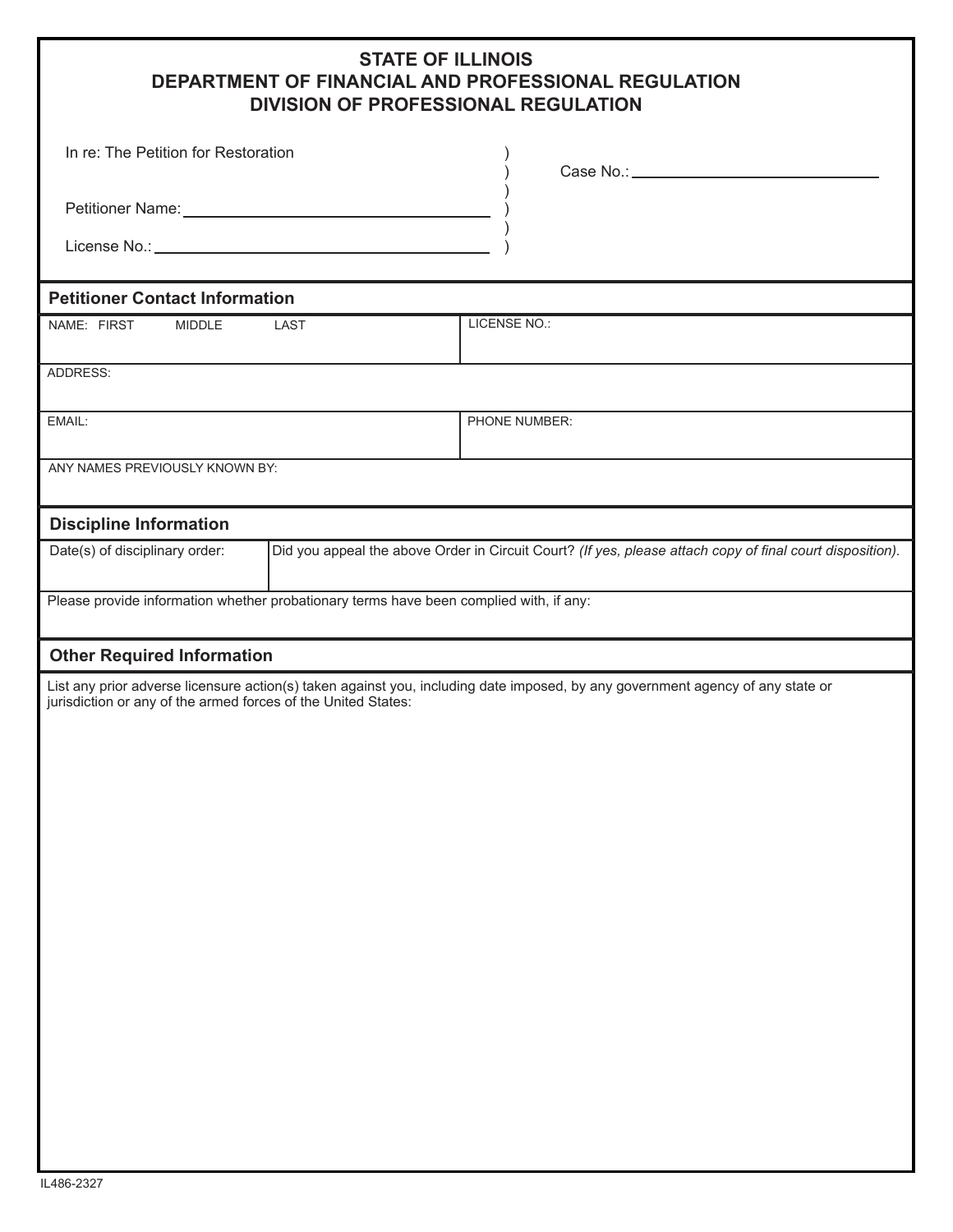List any prior adverse action(s) taken against you, including dates imposed, by hospitals, health care facilities, residency programs, employers, or insurance providers:

List any prior arrests or conviction(s):

List any prior Petition(s) for Restoration you have filed, including dates and whether the Petition(s) was granted or denied:

List any corrective action(s) you have taken, treatment sought, restitution paid, or evidence of other rehabilitation since the grounds for discipline action(s) taken by the Department, which would bear upon your Petition for Restoration: